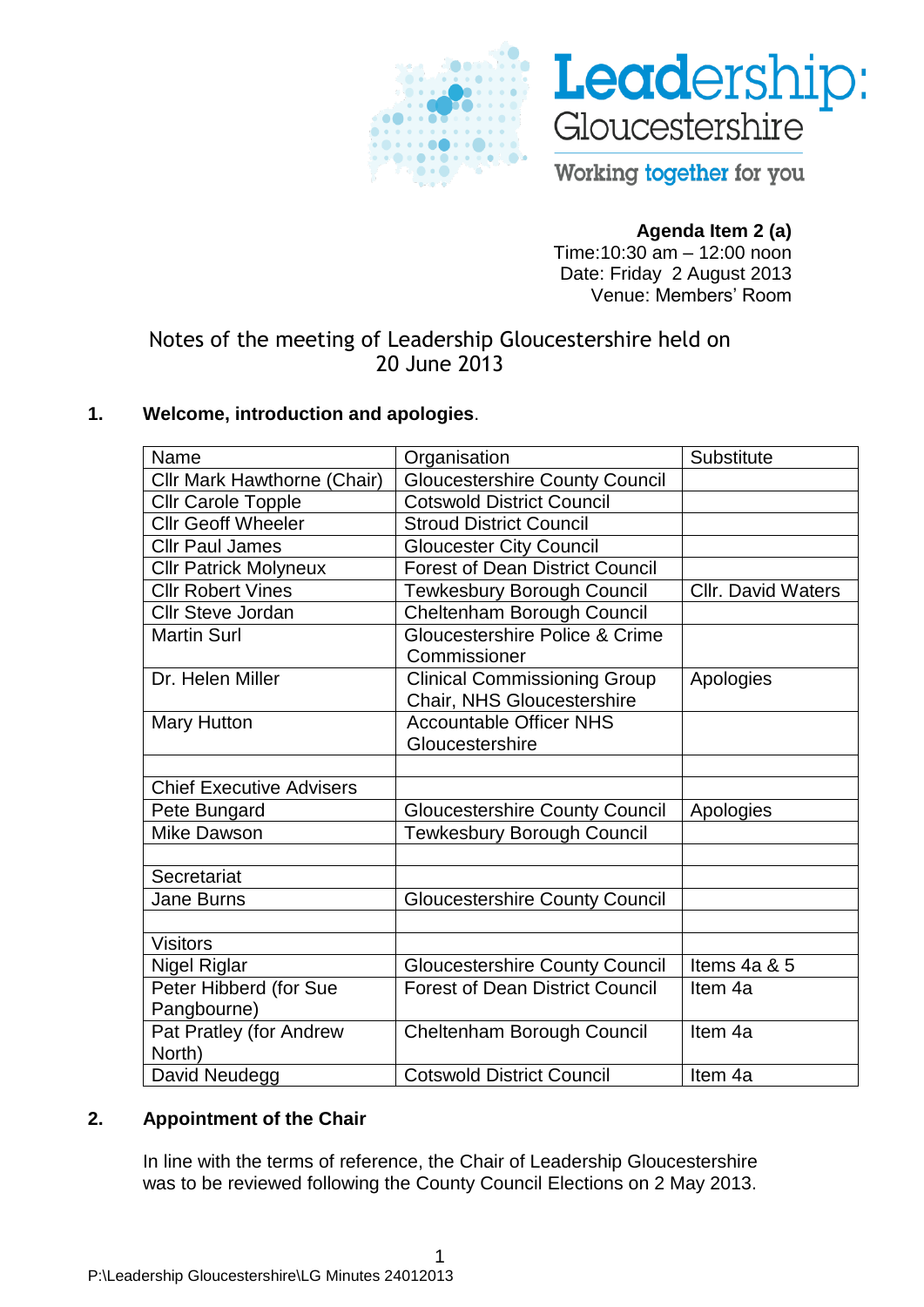Martin Surl suggested that the Chair is rotated, possibly every six months. This would allow members to pursue particular interests or concerns. He felt that the secretariat should remain as is. A number of members acknowledged the merit in rotating the Chair, but on a longer timescale. Other members supported continuity and strong leadership.

Patrick Molyneux proposed and Carole Topple seconded the nomination of Mark Hawthorne as Chair and that the role is reviewed following the district/borough elections in May 2015. This was agreed unanimously.

### **Actions:**

- (1) Mark Hawthorne re-appointed as Chair.
- (2) Terms of reference to be up-dated to include a review of the Chair and of Leadership Gloucestershire following the district/borough election in May 2015. **(Action: Jane Burns).**

### **3. Notes of the previous meeting held on 21 March 2013**

The notes of the meeting held on 21 March 2013 were approved.

All matters arising had been pursued or were reported back elsewhere on the agenda.

(7) One Member requested an up-date on progress with Families First in each district area as part of the September report. **(Action: Linda Uren).**

#### **4. Economic Growth**

#### **4. (a) Growth Plan Engagement**

The chair welcomed the officer representatives from the district/borough councils.

Julian Wain, Chief Executive of Gloucester City Council, had prepared a short report suggesting an approach which could be taken in developing the Gloucestershire local authorities support for and contribution to the Gloucestershire Growth Plan. Nigel Riglar presented Julian's paper. He also tabled a slide from the District Councils' Network which illustrated district councils' contributions to local growth. (A copy of the full presentation is attached). An announcement about "single pot" funding was expected on 26 June. The date for submission of a draft growth plan was September, with the growth plan expected to be in place by February 2014.

GFirst (the LEP) had established a working group to take forward the development of the plan; which included Julian and Nigel.

The report sets out the case for additional, short term support to develop the plan. David Neudegg, who is involved with Oxford City Region work stressed the additional work required by local authorities and supported the need for it to be properly resourced.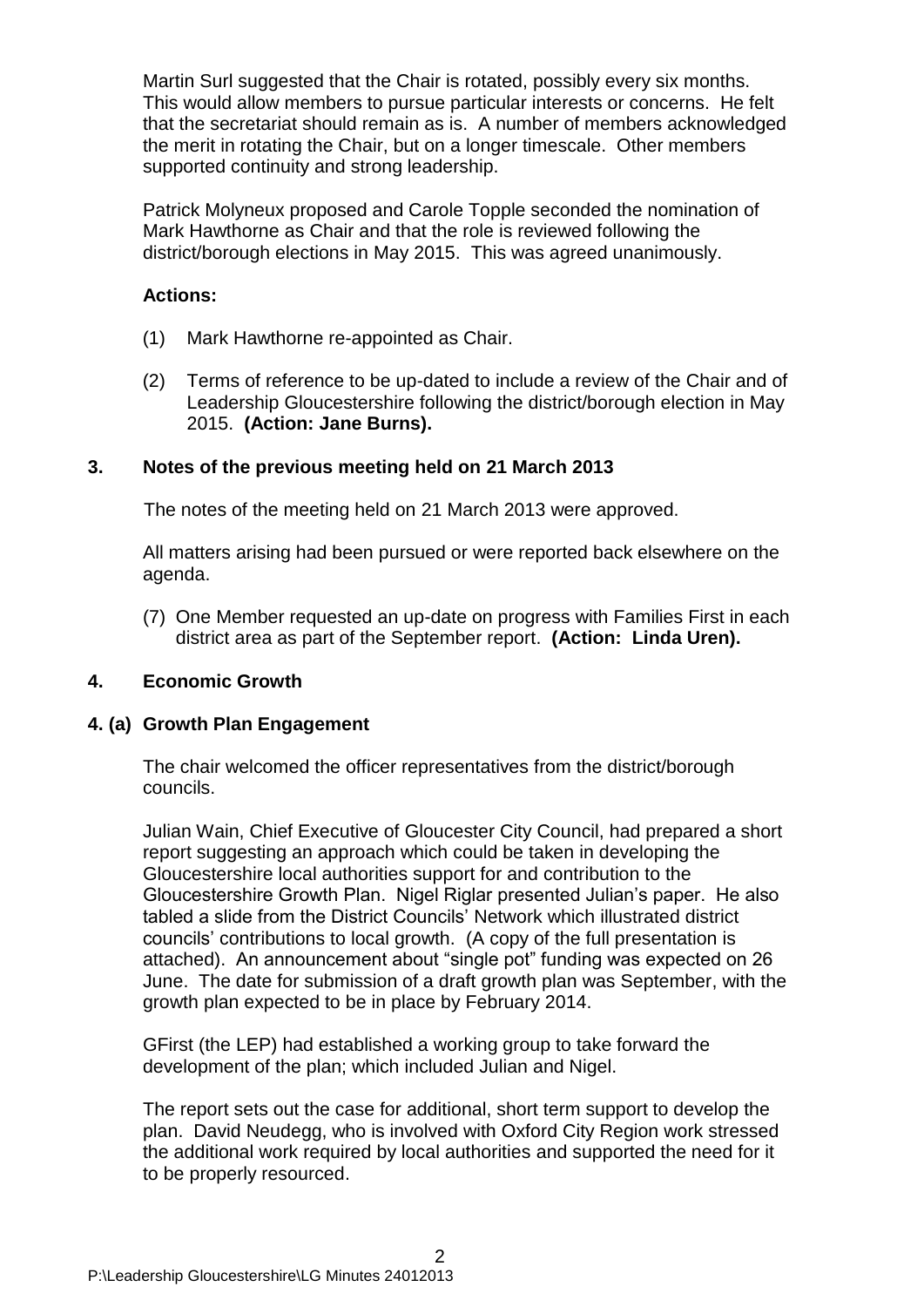Members agreed that this was a key document for driving economic growth in the County. Mark Hawthorne pledged GCC's financial support to get the work started. He also suggested that members of Leadership Gloucestershire should play an active role through their places on the LEP Board.

Members agreed that Leadership Gloucestershire had an important oversight and leadership role in relation to the Growth Plan. This should be reflected in its 2013/14 work programme.

It was acknowledged that the district councils are already doing a lot of work themselves, through their Local Plans and the evolving Community Infrastructure Levy.

#### **Actions:**

- 1. Leadership Gloucestershire to oversee the development of the Growth Plan. **(Action: Nigel Riglar).**
- 2. Appoint short term consultancy support to develop the local authority position and contribution to the growth plan, funded by Gloucestershire County Council. **(Action Nigel Riglar)**.
- 3. Aim to meet within 4-6 weeks to review progress and/or deal with issues and concerns. **(Action Jane Burns).**
- 4. A fuller report be brought back to the next meeting on 26 September 2013. **(Action: Nigel Riglar).**

#### **4. (b) Economic Growth Up-date**

Nigel Riglar had prepared a written up-date on the Gloucestershire Infrastructure Investment Fund (GIIF) and the Fastershire Broadband Project. Members questioned what the actual coverage would be in rural areas. Mark Hawthorne explained that this was being addressed by Ministers and local MPs.

#### **Agreed:**

The communications and engagement plan for the Fastershire Broadband project be brought to the next meeting**. (Action: Nigel Riglar)**

#### **5. Gloucestershire Armed Forces Community Covenant**

Nigel Riglar had prepared a written up-date on the Community Covenant, which was signed in February 2012.

Members spoke positively about the Covenant and the successful bids to date to the Grant Scheme.

On the issue of proposed champions, some members had already identified a leading member. Mark Hawthorne would identify a County Councillor who would then arrange for interested parties to get together to discuss what else could be done and any lessons learned.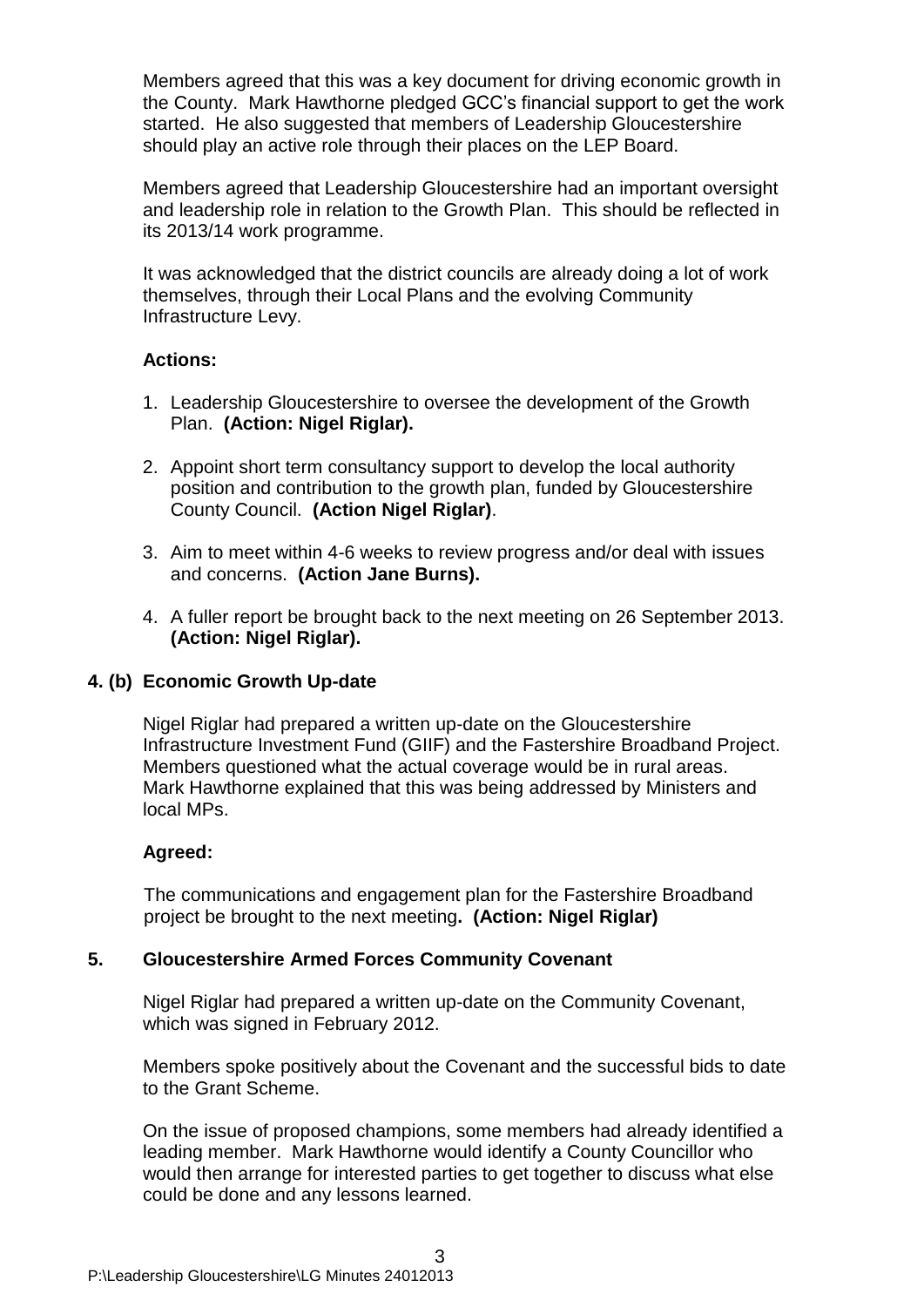### **Agreed:**

All members to identify a lead person for the Community Covenant and notify Nigel Riglar**. (Action All).**

### **6. Police and Crime Plan**

Martin Surl tabled a copy of the executive summary of the plan. The covering report set out the plan's priorities and how they would be delivered. He was grateful for the support from Leadership Gloucestershire colleagues.

Members broadly supported the Plan and the priorities.

### **7. Progress Reports**

### **(a) Asset Management Task and Finish Group**

Steve Jordan tabled an up-date since the last meeting. It included a matrix showing the current situation for Community Right to Bid and Community Asset Transfer. He also said that opportunities for a Geographic Information System were not obvious.

The Asset Management Task Group had met on 13 May 2013. It had agreed that the outstanding work should be undertaken by the County One Estates Group. Steve, Mike and the group were thanked for their work.

### **Agreed:**

That the Assets Management Task and Finish Group be disbanded**. (Action: Jane Burns)**

### **(b) Countywide Strategic Planning Issues Group**

Paul James reported that the last meeting had discussed the Community Infrastructure Levy (CIL). A progress report had been circulated. The CIL Working Group had already reviewed a number of options and highlighted that the preferred option would be to prepare CILs for the councils with a "layered cake" common approach to strategic items and allowing local infrastructure needs to be locally agreed and delivered. CILs can only be introduced following approval of local authorities' core strategies/local plans.

### **(c) Gloucestershire Health and Wellbeing Board Up-date**

Mark Hawthorne reported that the first meeting of the Board took place on 21 May 2013. The Board met in public and a number of members of the public attended.

Following the County Council elections, the membership of the Board will be reviewed to reflect the minority administration.

The Board also received the draft Joint Health and Wellbeing Strategy (JHWS) delivery plan and up-dates on the refreshed Children and